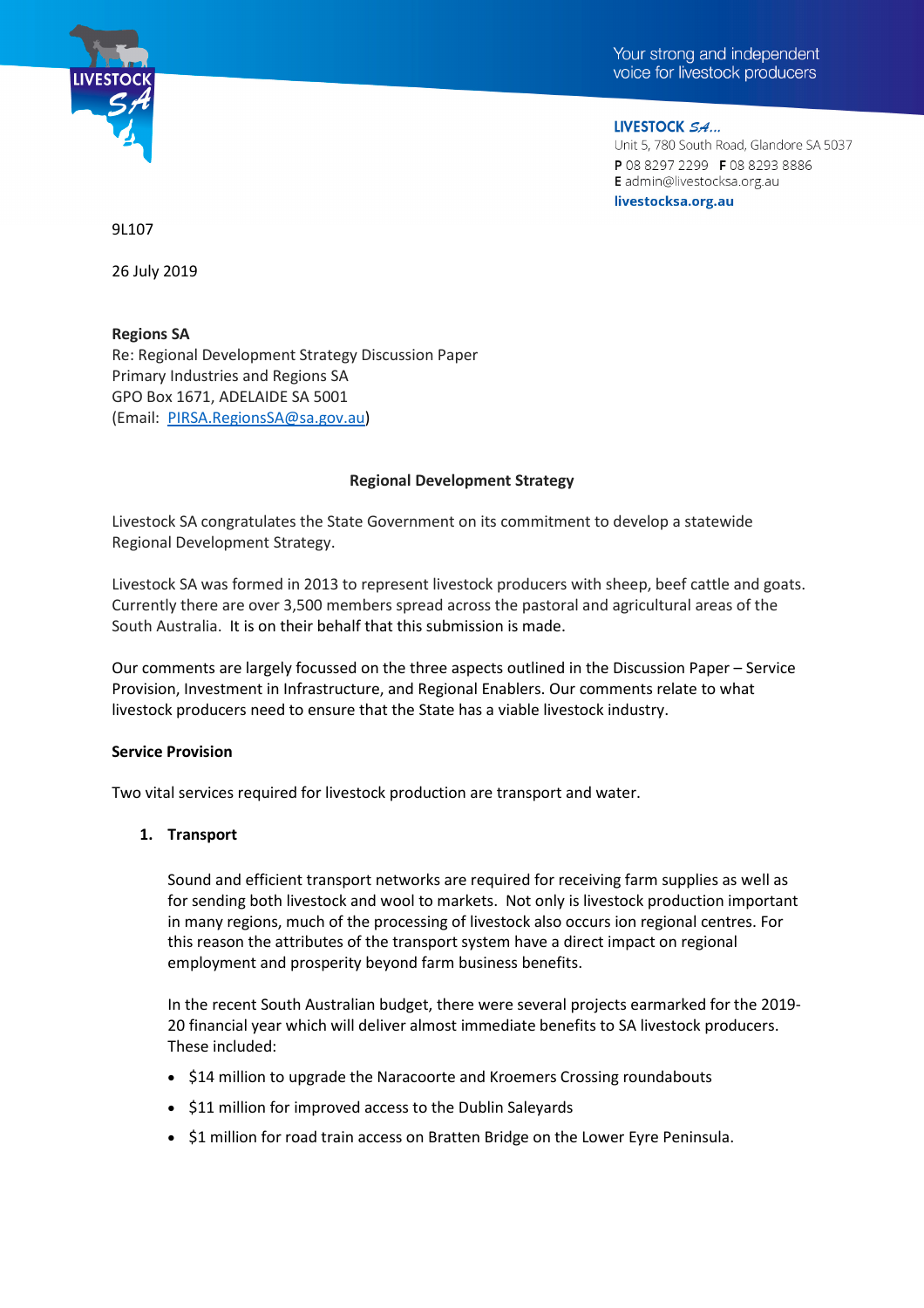These three projects will see improved efficiency in the supply chain, resulting in greater returns not only for livestock producers but also to regional communities. These projects follow the commitments in last year's State Budget including the \$200 million duplication of the Joy Baluch AM Bridge.

Efficient transport infrastructure and freight corridors are integral to operating productive and profitable livestock businesses. Having a road network to support continued growth in the agricultural sector will help South Australia to become more competitive on an international stage with increasing supply chain efficiencies.

The 90-day transport project between Primary Producers SA (of which Livestock SA is a member) and the State Government (specifically DPTI and PIRSA) was a good example of government and industry working effectively together. It is essential that this project continues as there are still many examples of where there could be improvements once these are identified.

# **2. Water**

The cost of water for many livestock producers needs redress. The increasing cost of water has become an effective restraint on investment in livestock production systems in key areas of South Australia.

Livestock SA participated in the State Government's current Water Pricing Inquiry.

In a preliminary report, this Inquiry summarised the water price increases:

*"Real water price rises of 12.7% in 2008/09, 17.9% in 2009/10 and 21.7% in 2010/11 were followed by nominal increases of 26.3% in 2011/12 and 25.0% in 2012/13. The process is characterized by a dramatic rise in water prices over the period: from an Index of 100 in June 2008, the increases resulted in a price index of approximately 270 by July 2012."* (Third report, page 43).

For livestock producers reliant on SA Water, this is the crux of the issue of inflated water prices.

The State Government states that it is aiming for the lowest cost environment possible to do business. Reducing the price of water needs to be considered as part of this process. It is pleasing that this has started with a reassessment of SA Water's regulated asset base. Livestock producers are looking forward to hopefully reduced water prices from 1 July 2020.

In addition, and in recognition of the significant benefits to be delivered by livestock industries to regional economies and the State overall, support is required to assist producers to manage water costs through improved efficiency and new technology. A program needs to be established that could deliver:

- water efficiency and leak detection assessments on farm,
- grants and interest free loans to support farm investment in water efficiency as well as desalination and storage technology,
- demonstration and case studies of water efficiency as well as desalination and storage measures on farm,
- develop links between farmers and relevant business information, and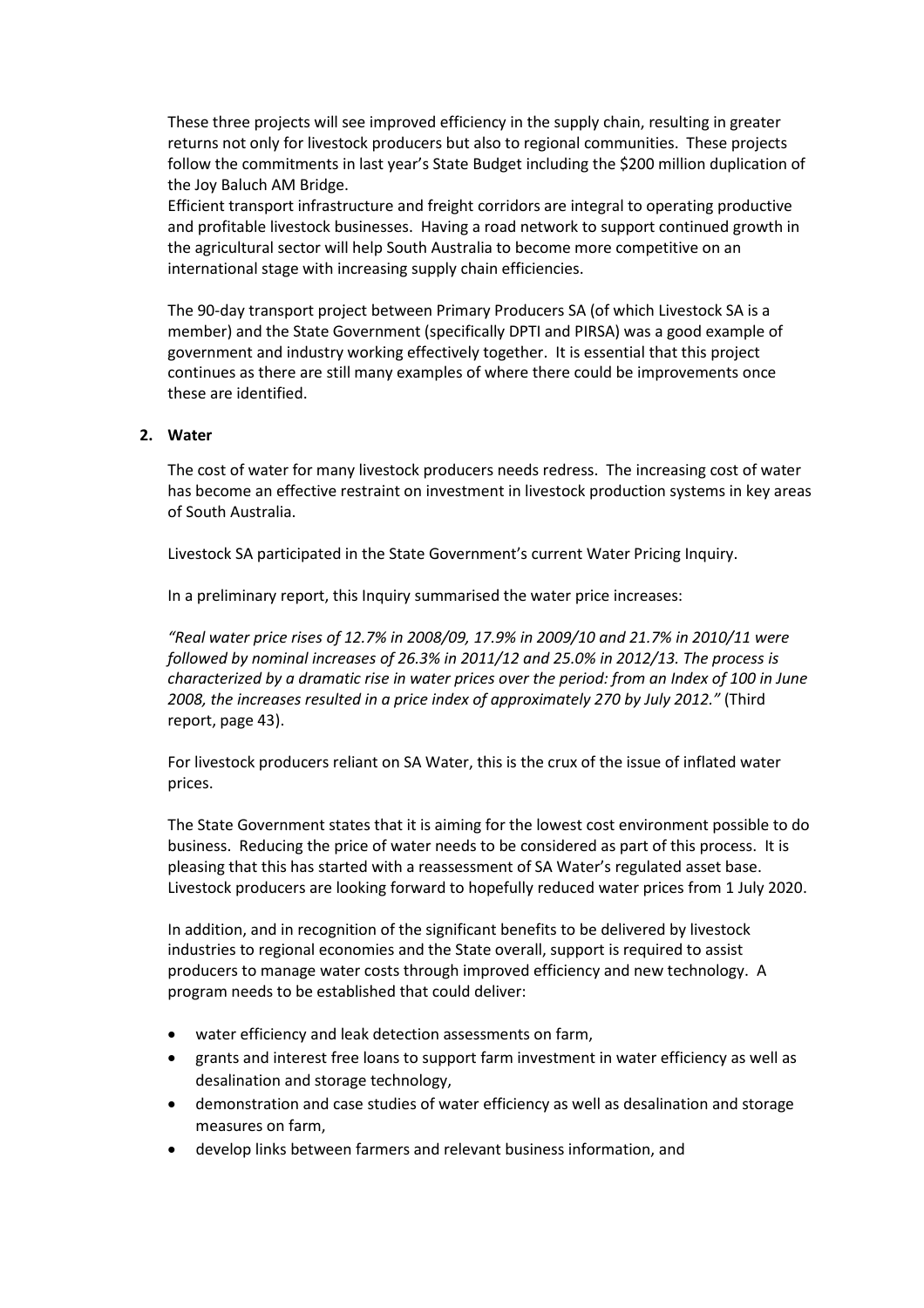• provide commercial opportunities for on farm research, development and implementation in South Australia.

The South Australian livestock industry has already taken steps in these areas, but such a program will advance the needs of South Australian producers to help this State grow.

## **Investment in Infrastructure**

Among the funding commitments in the recent South Australian budget was \$7.5 million over three years to implement a red meat and wool industry growth program, \$24.3 million towards road and utilities infrastructure at the new Thomas Foods International abattoir at Murray Bridge, and \$10 million towards the SA Dog Fence.

The *Red Meat and Wool Industry Growth Program* aims to improve productivity in the sector, help with both cyber and technology adoption and vital infrastructure, and support the One Biosecurity program which provides greater traceability and market advantage for livestock producers. Livestock SA has welcomed the investment in this program as it shows that the State Government has recognised the importance of the SA Sheep and Beef Industry Blueprints in setting the agenda for industry development in South Australia.

This investment from the State Government will further underpin some of the key objectives within the SA Sheep Industry and SA Beef Industry Blueprints, which have a major focus on increasing consistency of supply of premium products based on key credentials including product integrity, animal welfare, natural resource stewardship, product quality and nutritional value.

It is also important that the State Government continues to provide research and development for agriculture and particularly for livestock. Livestock SA would like to see SARDI provide more livestock-related R&D.

The \$24.3m towards road and utilities infrastructure at the new TFI abattoir at Murray Bridge will come over three years, with \$6.4 million from the Economic and Business Growth Fund. Livestock producers across SA were thrilled to hear the announcement from TFI earlier this month that it would be building a new multi-million-dollar abattoir as it provided surety for the industry. The new abattoir will be in a location which is very well positioned to service the whole of the State.

A BDO Econsearch report released in April, jointly commissioned by the State Government and the South Australian Dog Fence Board, showed that replacing sections of the ageing Dog Fence would generate a net benefit to SA of up to \$120.3 million over 20 years.

The State Government has recognised this economic benefit by contributing \$10 million, adding to the \$10 million commitment by the Federal Government and \$5 million pledged by industry. The BDO Econsearch report indicated that a new dog fence will reduce wild dog management costs for pastoralists by up to \$97 million, while sheep enterprise sales income is expected to increase by up to \$69.7 million with a new dog fence.

### **Regional Enablers**

There are two aspects that Livestock SA would like to raise – the need for on-line accessibility for regional areas of the State and the need for good planning processes.